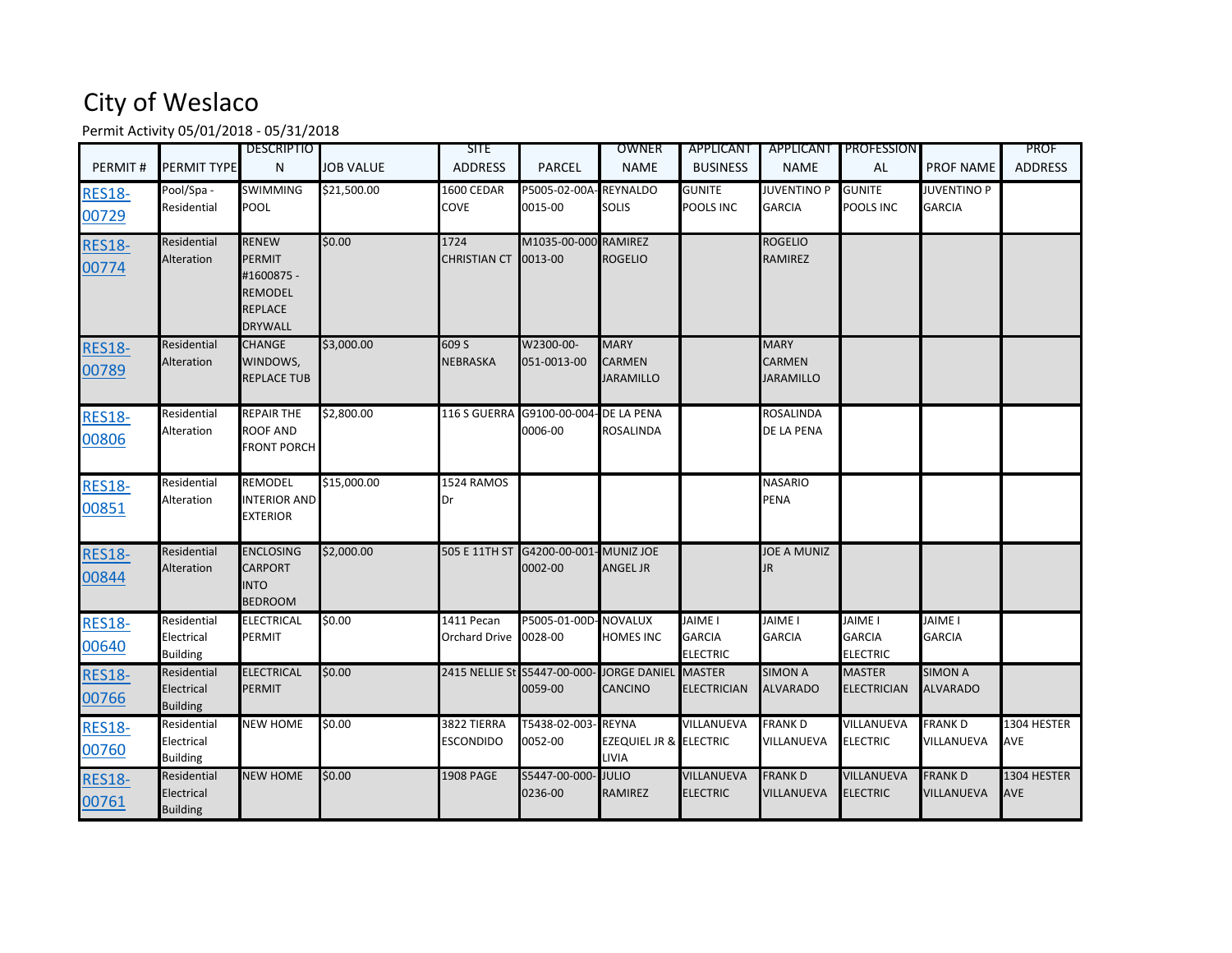| <b>RES18-</b><br>00763 | Residential<br>Electrical<br><b>Building</b> | <b>NEW HOME</b>                      | \$0.00 | 1606 JOYCE                              | S6900-00-001- JUAN M<br>0013-00 | <b>GONZALEZ JR</b>                                    |                                          | <b>ARMANDO</b><br><b>ALVARADO</b>     | <b>DIRECT</b><br><b>ELECTRIC</b>         | ARMANDO<br><b>ALVARADO</b>        |                           |
|------------------------|----------------------------------------------|--------------------------------------|--------|-----------------------------------------|---------------------------------|-------------------------------------------------------|------------------------------------------|---------------------------------------|------------------------------------------|-----------------------------------|---------------------------|
| <b>RES18-</b><br>00762 | Residential<br>Electrical<br><b>Building</b> | <b>RE-CONNECT</b>                    | \$0.00 | 1306 E 11TH<br>ST, Apt 6                | R3750-03-001<br>0009-00         | <b>MEDICAL</b><br><b>CENTER</b><br><b>PROPERTIES</b>  |                                          | LARRY<br><b>GONZALEZ</b>              |                                          |                                   |                           |
| <b>RES18-</b><br>00769 | Residential<br>Electrical<br><b>Building</b> | <b>METER</b><br>UPGRADE              | \$0.00 | 600 S BRIDGE<br>AVE, Unit 132           | W3800-00-<br>640-0000-08        | <b>DITTBURNER</b><br>LARRY                            | <b>JAVIER DE LA</b><br>0                 |                                       | <b>JAVIER DE LA</b><br>O                 |                                   |                           |
| <b>RES18-</b><br>00776 | Residential<br>Electrical<br><b>Building</b> | <b>ELECTRICAL</b><br>PERMIT          | \$0.00 | 3516<br><b>MAGNOLIA</b><br><b>POINT</b> | P5005-01-00D-<br>0022-00        |                                                       | <b>MANNY'S</b><br><b>ELECTRIC</b>        | <b>MANUEL</b><br><b>IBARRA</b>        | <b>MANNY'S</b><br><b>ELECTRIC</b>        | <b>MANUEL</b><br><b>BARRA</b>     |                           |
| <b>RES18-</b><br>00787 | Residential<br>Electrical<br><b>Building</b> | <b>NEW HOME</b>                      | \$0.00 | 1309 Gardenia                           | C8354-00-000<br>0141-00         | <b>JOSE A</b><br>RODRIGUEZ                            | VILLANUEVA<br><b>ELECTRIC</b>            | <b>FRANK D</b><br>VILLANUEVA          | VILLANUEVA<br><b>ELECTRIC</b>            | <b>FRANKD</b><br>VILLANUEVA       | 1304 HESTER<br><b>AVE</b> |
| <b>RES18-</b><br>00791 | Residential<br>Electrical<br><b>Building</b> | <b>ELECTRICAL</b><br><b>PERMIT</b>   | \$0.00 | 3106 Arrow<br>Lane                      | M4154-03-000<br>0043-00         |                                                       | <b>DIRECT</b><br><b>ELECTRIC</b>         | <b>ARMANDO</b><br><b>ALVARADO</b>     | <b>DIRECT</b><br><b>ELECTRIC</b>         | <b>ARMANDO</b><br><b>ALVARADO</b> |                           |
| <b>RES18-</b><br>00800 | Residential<br>Electrical<br><b>Building</b> | <b>NEW FRAME</b><br>HOUSE            | \$0.00 | 3611 S<br>WESTGATE                      | W3800-00-<br>795-0000-56        | GARZA<br>AMERICO &<br>ARISTEO                         | <b>TEXAS CITY</b><br><b>ELECTRIC LLC</b> | <b>HECTOR J</b><br><b>GUEVARA</b>     | <b>TEXAS CITY</b><br><b>ELECTRIC LLC</b> | <b>HECTOR J</b><br><b>GUEVARA</b> |                           |
| <b>RES18-</b><br>00795 | Residential<br>Electrical<br><b>Building</b> | <b>UPGRADE</b>                       | \$0.00 | 225 N ILLINOIS<br>AVE, Unit R           | G5600-00-007<br>0015-00         | <b>MARTINEZ</b><br>DOMINGA O<br>ET AL                 | <b>JC ELECTRIC</b>                       | <b>JOSE JAVIER</b><br><b>CAVAZOS</b>  | <b>JC ELECTRIC</b>                       | <b>JOSE JAVIER</b><br>CAVAZOS     | 513<br>NORTHGATE<br>DR    |
| <b>RES18-</b><br>00805 | Residential<br>Electrical<br><b>Building</b> | <b>ELECTRICAL</b><br>PERMIT          | \$0.00 | 1917 GINGER<br>AVE                      | S5447-00-000<br>0091-00         | <b>KIM-MAR</b><br>CONSTRUCTIO ELECTRIC<br>N LLC       | VILLANUEVA                               | <b>FRANK D</b><br>VILLANUEVA          | VILLANUEVA<br><b>ELECTRIC</b>            | <b>FRANKD</b><br>VILLANUEVA       | 1304 HESTER<br>AVE        |
| <b>RES18-</b><br>00810 | Residential<br>Electrical<br><b>Building</b> | <b>RECONNECT</b>                     | \$0.00 | 747 VICTORY<br>DR                       | V3800-02-001<br>0004-00         | <b>HERNANDEZ</b><br><b>SARA RUBY</b><br><b>ANCISO</b> |                                          | <b>ANJELICA</b><br><b>MARIE BARBA</b> |                                          |                                   |                           |
| <b>RES18-</b><br>00819 | Residential<br>Electrical<br><b>Building</b> | <b>NEW HOME</b><br><b>ELECTRICAL</b> | \$0.00 | 2900 BRUSH<br>Dr                        | Q0952-00-000-JUAN M<br>0016-00  | <b>GARCIA</b>                                         |                                          | <b>FRANKD</b><br>VILLANUEVA           | VILLANUEVA<br><b>ELECTRIC</b>            | <b>FRANK D</b><br>VILLANUEVA      | 1304 HESTER<br>AVE        |
| <b>RES18-</b><br>00826 | Residential<br>Electrical<br><b>Building</b> | <b>MOVING</b><br><b>MOBILE HOME</b>  | \$0.00 | 2417 E 10TH<br><b>ST</b>                | L1958-00-001<br>0009-00         | <b>ESPINOZA</b><br>CARLOS                             | <b>SOL ELECTRIC</b>                      | RODOLFO A<br><b>MORALES</b>           | <b>SOL ELECTRIC</b>                      | RODOLFO A<br><b>MORALES</b>       |                           |
| <b>RES18-</b><br>00827 | Residential<br>Electrical<br><b>Building</b> | RE-CONNECT                           | \$0.00 | 310 E 7TH St                            |                                 | SONIA LYNCH                                           |                                          | SONIA LYNCH                           |                                          |                                   |                           |
| <b>RES18-</b><br>00828 | Residential<br>Electrical<br><b>Building</b> | <b>RE-LOCATE</b><br><b>SERVICE</b>   | \$0.00 | 1501<br><b>GUADALUPE</b>                |                                 | <b>ARTURO</b><br><b>GONZALEZ</b>                      |                                          | <b>ARNULFO</b><br><b>GONZALEZ</b>     | <b>AG ELECTRIC</b>                       | <b>ARNULFO</b><br><b>GONZALEZ</b> | PO BOX 1498               |
| <b>RES18-</b><br>00831 | Residential<br>Electrical<br><b>Building</b> | ELECTRICAL<br>PERMIT                 | \$0.00 | 1600 CEDAR<br>COVE                      | P5005-02-00A<br>0015-00         | <b>REYNALDO</b><br>SOLIS                              | VILLANUEVA<br><b>ELECTRIC</b>            | <b>FRANKD</b><br>VILLANUEVA           | VILLANUEVA<br><b>ELECTRIC</b>            | <b>FRANK D</b><br>VILLANUEVA      | 1304 HESTER<br>AVE        |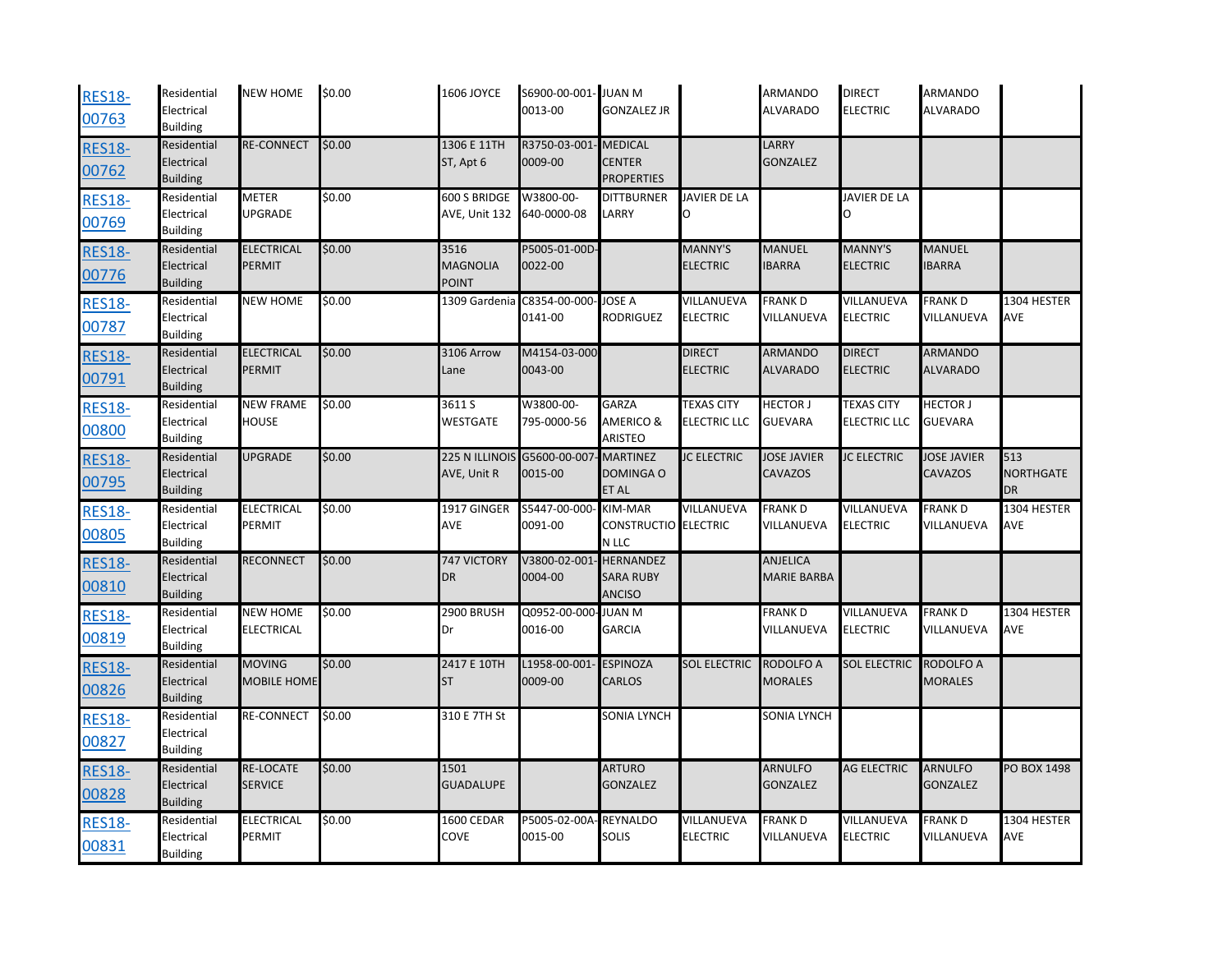| <b>RES18-</b><br>00845 | Residential<br>Electrical<br><b>Building</b> | <b>ELECTRICAL</b>                  | \$0.00     | <b>2206 LARGO</b><br><b>ST</b>    | C0224-01-000- CAMPOS<br>0012-00               | <b>JAIME</b><br>ARNOLDO                              | <b>TRIPLE A</b><br><b>ELECTRIC</b>                             | <b>GUADALUPE</b><br><b>RUIZ</b> | <b>TRIPLE A</b><br><b>ELECTRIC</b>                      | <b>GUADALUPE</b><br><b>RUIZ</b> |                                      |
|------------------------|----------------------------------------------|------------------------------------|------------|-----------------------------------|-----------------------------------------------|------------------------------------------------------|----------------------------------------------------------------|---------------------------------|---------------------------------------------------------|---------------------------------|--------------------------------------|
| <b>RES18-</b><br>00836 | Residential<br>Electrical<br><b>Building</b> | <b>ELECTRICAL</b><br><b>PERMIT</b> | \$0.00     | 2313 E 10TH<br><b>ST</b>          | K1500-02-005-<br>0007-00                      | <b>SERGIO G</b><br><b>RODRIGUEZ</b>                  | BEAR SQUARE JOSE JR<br><b>ELECTRIC</b>                         | HERNANDEZ                       | BEAR SQUARE JOSE JR<br><b>ELECTRIC</b>                  | HERNANDEZ                       |                                      |
| <b>RES18-</b><br>00841 | Residential<br>Electrical<br><b>Building</b> | <b>NEW HOME</b>                    | \$0.00     | 4010 Fica<br><b>Drive</b>         | C8354-00-000<br>0112-00                       | <b>GARCIA</b><br><b>GEORGE</b><br><b>HIRAM</b>       | <b>FIVE STAR</b><br><b>ELECTRICAL &amp;</b><br><b>LIGHTING</b> | <b>RAUL</b><br><b>VILLAREAL</b> | <b>FIVE STAR</b><br><b>ELECTRICAL &amp;</b><br>LIGHTING | <b>RAUL</b><br>VILLAREAL        |                                      |
| <b>RES18-</b><br>00846 | Residential<br>Electrical<br><b>Building</b> | <b>ELECTRICAL</b><br>PERMIT        | \$0.00     | 2212 LUPITA<br>St                 | S5447-00-000<br>0022-00                       | <b>CEBALLOS</b><br>MINERVA L                         | VILLANUEVA<br><b>ELECTRIC</b>                                  | <b>FRANKD</b><br>VILLANUEVA     | VILLANUEVA<br><b>ELECTRIC</b>                           | <b>FRANKD</b><br>VILLANUEVA     | 1304 HESTER<br><b>AVE</b>            |
| <b>RES18-</b><br>00847 | Residential<br>Electrical<br><b>Building</b> | <b>ELECTRICAL</b><br>PERMIT        | \$0.00     | 3015 LAZY<br><b>RIVER</b>         |                                               |                                                      | VILLANUEVA<br><b>ELECTRIC</b>                                  | <b>FRANKD</b><br>VILLANUEVA     | VILLANUEVA<br><b>ELECTRIC</b>                           | <b>FRANK D</b><br>VILLANUEVA    | 1304 HESTER<br><b>AVE</b>            |
| <b>RES18-</b><br>00854 | Residential<br>Electrical<br><b>Building</b> | <b>NEW HOME</b>                    | \$0.00     | 3023 WILD<br><b>TURKEY Dr</b>     | S3055-01-000-<br>0055-00                      | <b>MIKE WEESE</b>                                    | <b>MANNY'S</b><br><b>ELECTRIC</b>                              | MANUEL<br><b>BARRA</b>          | MANNY'S<br><b>ELECTRIC</b>                              | MANUEL<br><b>BARRA</b>          | 701 E MILE 5<br><b>NORTH</b>         |
| <b>RES18-</b><br>00852 | Residential<br>Electrical<br><b>Building</b> | one working<br>clear               | \$0.00     | <b>601 N LIBERTY</b><br><b>ST</b> | E7200-00-012<br>0001-00                       | <b>CR GABELA</b><br><b>INVESTMENTS</b><br><b>LLC</b> | <b>ALFA ELECTRIC</b>                                           | <b>GASTON</b><br>PALMA          |                                                         |                                 |                                      |
| <b>RES18-</b><br>00859 | Residential<br>Electrical<br><b>Building</b> | <b>ELECTRICAL</b><br><b>PERMIT</b> | \$0.00     | 712 S ILLINOIS                    |                                               |                                                      | <b>JC ELECTRIC</b>                                             | <b>JOSE JAVIER</b><br>CAVAZOS   | <b>JC ELECTRIC</b>                                      | <b>JOSE JAVIER</b><br>CAVAZOS   | 513<br><b>NORTHGATE</b><br>DR        |
| <b>RES18-</b><br>00862 | Residential<br>Electrical<br><b>Building</b> | <b>ELECTRICAL</b><br>PERMIT        | \$0.00     | 3607 SHADY<br><b>GROVE TRAIL</b>  | P5005-01-00B-<br>0022-00                      | <b>RGLO</b><br><b>PROPERTIES</b><br>LP               | RETIZ<br><b>ELECTRIC</b>                                       | <b>RVIN RETIZ</b>               | RETIZ<br><b>ELECTRIC</b>                                | <b>RVIN RETIZ</b>               | 1441<br>SEMINOLE<br><b>VALLEY DR</b> |
| <b>RES18-</b><br>00864 | Residential<br>Electrical<br><b>Building</b> | <b>RECONNECT</b>                   | \$0.00     | 2005 CHULA<br><b>VISTA ST</b>     | C4380-00-001<br>0017-00                       | <b>REYES ANABEL</b>                                  |                                                                | <b>RUBEN SOLIZ</b>              |                                                         |                                 |                                      |
| <b>RES18-</b><br>00870 | Residential<br>Electrical<br><b>Building</b> | <b>RECONNECT</b>                   | \$0.00     | 2317 S<br>WESTGATE DR 000-0026-00 | W4290-01-                                     | <b>RODRIGUEZ</b><br>JAVIER A &<br><b>PATRICIA</b>    |                                                                | KIMBERLY<br>CACERES             |                                                         |                                 |                                      |
| <b>RES18-</b><br>00775 | Residential<br>Mechanical                    | <b>NEW HOME</b>                    | \$4,000.00 | 2018<br><b>HIGHLAND</b>           | N4870-00-000<br>0066-00                       | <b>VILLA DEL SOL</b><br>CONSTRUCTIO A/C<br>N         | MENDOZA'S                                                      |                                 | <b>MENDOZA'S</b><br>A/C                                 |                                 |                                      |
| <b>RES18-</b><br>00780 | Residential<br>Mechanical                    | MECHANICAL<br><b>PERMIT</b>        | \$4,000.00 | 1908 PAGE                         | S5447-00-000-<br>0236-00                      | JULIO<br>RAMIREZ                                     | <b>FAST AIR</b>                                                | CARLA<br><b>BELTRAN</b>         | <b>FAST AIR</b>                                         | CARLA<br><b>BELTRAN</b>         | 1010 W<br><b>DOUGLAS</b>             |
| <b>RES18-</b><br>00782 | Residential<br>Mechanical                    | <b>NEW HOME</b>                    | \$6,500.00 |                                   | 1309 Gardenia C8354-00-000- JOSE A<br>0141-00 | <b>RODRIGUEZ</b>                                     | <b>RKS AIR LLC</b>                                             | <b>RICARDO</b><br>ARGUELLAS     | RKS AIR LLC                                             | RICARDO<br>ARGUELLAS            |                                      |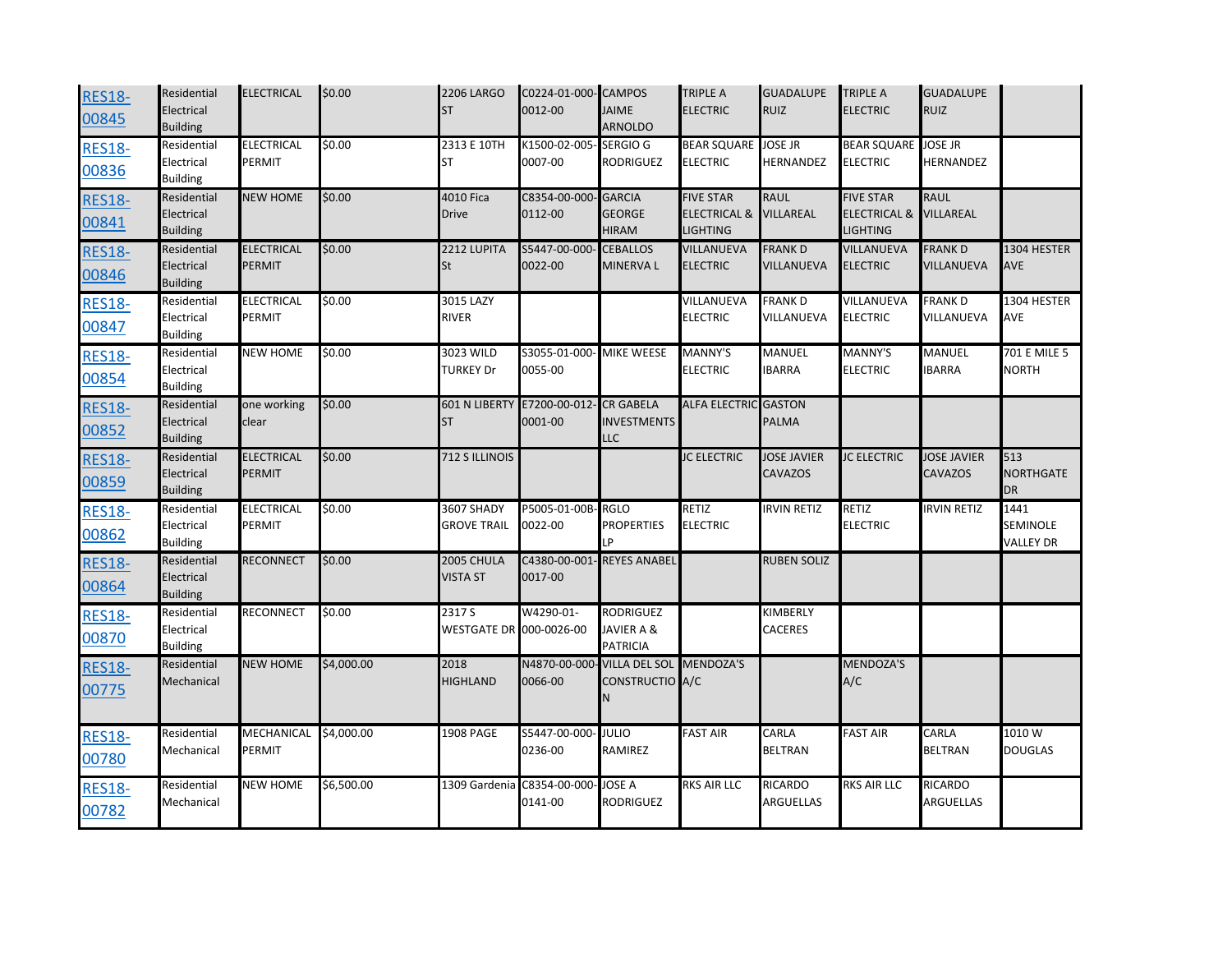| <b>RES18-</b><br>00811 | Residential<br>Mechanical         | CHANGE OUT - \$2,700.00<br>2 1/2, 10 KW                         |              | 3611 S<br><b>WESTGATE</b>               |                                  |                                                               | <b>FAST AIR</b>                                         | CARLA<br><b>BELTRAN</b>                | <b>FAST AIR</b>                                         | CARLA<br><b>BELTRAN</b>                | 1010W<br><b>DOUGLAS</b>               |
|------------------------|-----------------------------------|-----------------------------------------------------------------|--------------|-----------------------------------------|----------------------------------|---------------------------------------------------------------|---------------------------------------------------------|----------------------------------------|---------------------------------------------------------|----------------------------------------|---------------------------------------|
| <b>RES18-</b><br>00812 | Residential<br>Mechanical         | <b>NEW HOME</b>                                                 | \$3,800.00   | 3711 RICO                               | P4401-00-000- AURELIO<br>0094-00 | RAMIRZ JR                                                     | <b>FAST AIR</b>                                         | <b>CARLA</b><br><b>BELTRAN</b>         | <b>FAST AIR</b>                                         | CARLA<br><b>BELTRAN</b>                | 1010W<br><b>DOUGLAS</b>               |
| <b>RES18-</b><br>00813 | Residential<br>Mechanical         | <b>NEW HOME</b>                                                 | \$3,800.00   | 1917 GINGER<br><b>AVE</b>               | S5447-00-000<br>0091-00          | KIM-MAR<br>CONSTRUCTIO<br>N LLC                               | <b>FAST AIR</b>                                         | CARLA<br><b>BELTRAN</b>                | <b>FAST AIR</b>                                         | CARLA<br><b>BELTRAN</b>                | 1010W<br><b>DOUGLAS</b>               |
| <b>RES18-</b><br>00817 | Residential<br>Mechanical         | <b>NEW HOME</b>                                                 | \$4,600.00   | 3601<br>EVERGLADE Dr 0086-00            | C8354-00-000                     | <b>JUAN GARCIA</b>                                            |                                                         | <b>CARLA</b><br><b>BELTRAN</b>         | <b>FAST AIR</b>                                         | CARLA<br><b>BELTRAN</b>                | 1010W<br><b>DOUGLAS</b>               |
| <b>RES18-</b><br>00818 | Residential<br>Mechanical         | <b>NEW HOME</b>                                                 | \$4,000.00   | 2900 BRUSH<br>Dr                        | Q0952-00-000-JUAN M<br>0016-00   | <b>GARCIA</b>                                                 | <b>FAST AIR</b>                                         | CARLA<br><b>BELTRAN</b>                | <b>FAST AIR</b>                                         | CARLA<br><b>BELTRAN</b>                | 1010W<br><b>DOUGLAS</b>               |
| <b>RES18-</b><br>00824 | Residential<br>Mechanical         | <b>MECHANICAL</b><br><b>PERMIT</b>                              | \$9,400.00   | 101<br><b>STONERIDGE</b>                | R3485-00-000-<br>0001-00         | LB/MB<br><b>INVESTMENTS</b><br>INC DBA:<br><b>BERRY HOMES</b> |                                                         | LONNIE BERRY HARCO                     |                                                         |                                        | 1226 S<br><b>GUMWOOD</b><br><b>ST</b> |
| <b>RES18-</b><br>00822 | Residential<br>Mechanical         | <b>NEW</b><br><b>INSTALLATION</b><br>OF A/C AND<br><b>DUCTS</b> | \$5,000.00   | 712 S ILLINOIS W2300-00-<br><b>AVE</b>  | 059-0007-00                      | SEPULVEDA<br><b>MARIA ALICIA</b>                              | DAY'S A/C &<br><b>HEATING</b>                           | <b>OSCAR DIAZ</b>                      | DAY'S A/C &<br><b>HEATING</b>                           | OSCAR DIAZ                             |                                       |
| <b>RES18-</b><br>00829 | Residential<br>Mechanical         | MECHANICAL \$2,500.00<br><b>PERMIT</b>                          |              | 216 NORA ST                             | R0935-01-000<br>0034-00          | LEIJA JUAN B<br>& LIDIA G<br>SOLIS <sub>G</sub>               | <b>ELECTRO</b><br><b>COOLING</b><br><b>SERVICE</b>      | <b>FRANCISCO</b><br><b>OMAR GARCIA</b> | <b>ELECTRO</b><br><b>COOLING</b><br><b>SERVICE</b>      | <b>FRANCISCO</b><br><b>OMAR GARCIA</b> |                                       |
| <b>RES18-</b><br>00843 | Residential<br>Mechanical         | MECHANICAL \$6,000.00                                           |              | 2212 LUPITA<br>St                       | S5447-00-000<br>0022-00          | <b>CEBALLOS</b><br>MINERVA L                                  | <b>CLIMATE</b><br><b>HEATING &amp;</b><br>COOLING       | <b>ERIBERTO</b><br><b>MARIN</b>        | <b>CLIMATE</b><br><b>HEATING &amp;</b><br>COOLING       | <b>ERIBERTO</b><br><b>MARIN</b>        | 3707<br>CRISANTEMA<br>ST              |
| <b>RES18-</b><br>00838 | Residential<br>Mechanical         | <b>NEW HOME</b>                                                 | \$2,500.00   | <b>3607 SHADY</b><br><b>GROVE TRAIL</b> | P5005-01-00B-RGLO<br>0022-00     | <b>PROPERTIES</b><br>LP                                       | J'S AIR<br><b>CONDITIONIN</b><br><b>G &amp; HEATING</b> | <b>JUAN J</b><br><b>GONZALEZ</b>       | J'S AIR<br><b>CONDITIONIN</b><br><b>G &amp; HEATING</b> | <b>JUAN J</b><br><b>GONZALEZ</b>       | 3005 W 46TH<br>ST                     |
| <b>RES18-</b><br>00869 | Residential<br>Mechanical         | <b>NEW HOME</b>                                                 | \$3,500.00   | 1107<br><b>AMETHYST Dr</b>              | C8220-03-000-<br>0148-00         | <b>CHELEN LTD</b>                                             | <b>ALAMO</b><br>RANCH A/C &<br><b>HEAT</b>              | <b>MARTIN</b><br>VILLARREAL            | <b>ALAMO</b><br>RANCH A/C &<br><b>HEAT</b>              | <b>MARTIN</b><br>VILLARREAL            |                                       |
| <b>RES18-</b><br>00720 | Residential<br>New or<br>Addition | <b>ADDITION OF</b><br>2 BEDROOMS                                | \$6,000.00   | 609 E SUGAR<br><b>CANE DR</b>           | C8450-00-000-MARTINEZ<br>0007-00 | <b>BALDOMERO</b><br>& ESPERANZA                               |                                                         | <b>MARLA REYES</b>                     |                                                         |                                        |                                       |
| <b>RES18-</b><br>00742 | Residential<br>New or<br>Addition | <b>NEW HOME</b>                                                 | \$120,000.00 | 2016 GINGER                             | S5447-00-000-<br>0076-00         |                                                               | <b>EDDIE HOMES</b><br><b>LLC</b>                        | <b>EDUARDO</b><br><b>CANTU</b>         | <b>EDDIE HOMES</b><br><b>LLC</b>                        | <b>EDUARDO</b><br>CANTU                |                                       |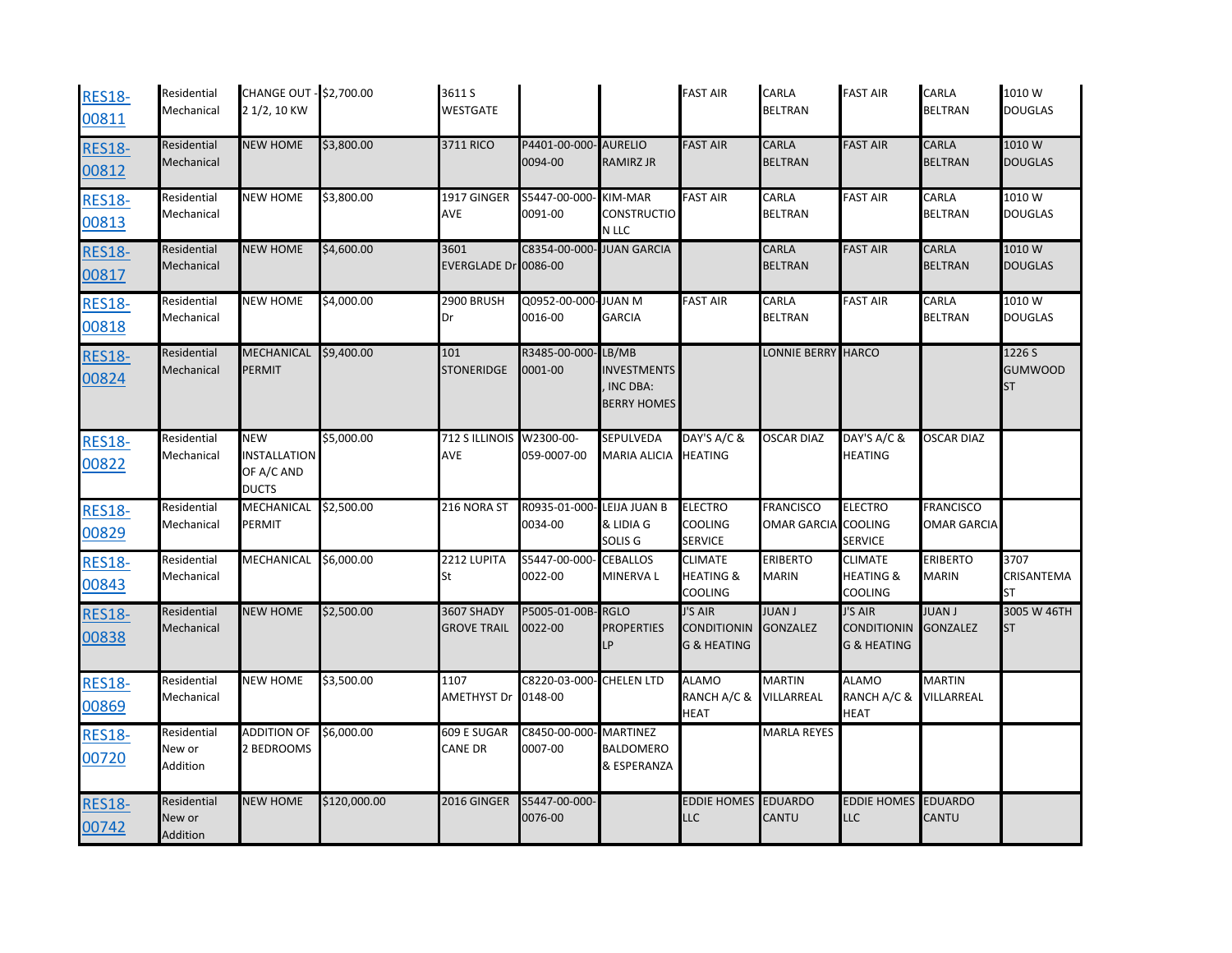| <b>RES18-</b><br>00719 | Residential<br>New or<br>Addition | <b>NEW FRAME</b><br><b>HOUSE</b>             | \$34,000.00  | 3611 S<br><b>WESTGATE</b>        | W3800-00-<br>795-0000-56 | <b>GARZA</b><br><b>AMERICO &amp;</b><br><b>ARISTEO</b> |                                                                   | <b>MELECIO</b><br>LOPEZ                               |                                                                   |                                   |                            |
|------------------------|-----------------------------------|----------------------------------------------|--------------|----------------------------------|--------------------------|--------------------------------------------------------|-------------------------------------------------------------------|-------------------------------------------------------|-------------------------------------------------------------------|-----------------------------------|----------------------------|
| <b>RES18-</b><br>00714 | Residential<br>New or<br>Addition | <b>NEW HOME</b>                              | \$55,000.00  | 314 SGT<br>ROSAS                 | D4400-02-004<br>0002-00  | <b>RODRIGUEZ</b><br><b>NOELDA</b>                      |                                                                   | <b>NOELDA</b><br>RODRIGUEZ                            |                                                                   |                                   |                            |
| <b>RES18-</b><br>00745 | Residential<br>New or<br>Addition | <b>NEW HOME</b>                              | \$200,000.00 | <b>1420 ZINNIA</b>               | C8354-00-000-<br>0057-00 |                                                        | <b>ABIGAIL</b><br><b>CUSTOM</b><br>HOMES                          | <b>JUAN CHAVEZ</b>                                    | <b>ABIGAIL</b><br><b>CUSTOM</b><br><b>HOMES</b>                   | <b>JUAN CHAVEZ</b>                |                            |
| <b>RES18-</b><br>00755 | Residential<br>New or<br>Addition | <b>RENEWAL OF</b><br>PERMIT<br>#1600325      | \$97,000.00  | 109 MEADOW<br>LARK CIR           | W4350-00-<br>002-0007-00 | VALLE<br><b>VIRGILIO</b><br><b>SIERRA</b>              |                                                                   | <b>FRANCISCA</b><br><b>TORRES</b>                     |                                                                   |                                   |                            |
| <b>RES18-</b><br>00781 | Residential<br>New or<br>Addition | <b>METAL CAR</b><br><b>PORT</b>              | \$2,795.00   | 213 W MILE<br>10 N Rd            |                          |                                                        |                                                                   | <b>RAMON &amp;</b><br><b>MARIA</b><br><b>GONZALEZ</b> |                                                                   |                                   |                            |
| <b>RES18-</b><br>00744 | Residential<br>New or<br>Addition | <b>NEW HOME</b>                              | \$140,000.00 | 519 COYOTE<br>TRAIL              |                          |                                                        | ABIGAIL<br><b>CUSTOM</b><br>HOMES                                 | <b>JUAN CHAVEZ</b>                                    | <b>ABIGAIL</b><br><b>CUSTOM</b><br><b>HOMES</b>                   | <b>JUAN CHAVEZ</b>                |                            |
| <b>RES18-</b><br>00758 | Residential<br>New or<br>Addition | <b>NEW HOME</b>                              | \$100,000.00 | 2005<br><b>BRIGHTWOOD</b>        |                          |                                                        |                                                                   | ROLANDO<br>CASTILLO                                   |                                                                   |                                   |                            |
| <b>RES18-</b><br>00772 | Residential<br>New or<br>Addition | <b>NEW HOME</b>                              | \$128,000.00 | 2314<br><b>KENNEDY DR</b>        | H2150-01-002<br>0012-00  | - PENA<br>ESMERALDA                                    | <b>ANDREW</b><br><b>SALINAS DBA</b><br>A-ONE<br><b>INSULATION</b> | <b>ANDREW N</b><br><b>SALINAS</b>                     | <b>ANDREW</b><br><b>SALINAS DBA</b><br>A-ONE<br><b>INSULATION</b> | <b>ANDREW N</b><br><b>SALINAS</b> |                            |
| <b>RES18-</b><br>00767 | Residential<br>New or<br>Addition | <b>NEW HOME</b>                              | \$95,000.00  | 1917 GINGER<br><b>AVE</b>        | S5447-00-000<br>0091-00  | <b>KIM-MAR</b><br><b>CONSTRUCTIO</b><br>N LLC          |                                                                   | <b>MARIA ELENA</b><br>OROZCO                          | <b>KIM-MAR</b><br><b>CONSTRUCTIO</b><br>N, LLC                    |                                   |                            |
| <b>RES18-</b><br>00785 | Residential<br>New or<br>Addition | <b>NEW HOME</b>                              | \$92,000.00  | 2900 BRUSH<br>Dr                 | Q0952-00-000<br>0016-00  | <b>M VAUL</b><br><b>GARCIA</b>                         | JJ HOME<br><b>BUILDER</b>                                         | <b>JUAN GARCIA</b>                                    | JJ HOME<br><b>BUILDER</b>                                         | <b>JUAN GARCIA</b>                | 309 N TEXAS<br><b>BLVD</b> |
| <b>RES18-</b><br>00790 | Residential<br>New or<br>Addition | <b>NEW HOME</b>                              | \$70,000.00  | 3625 SHADY<br><b>GROVE TRAIL</b> | P5005-01-00B<br>0025-00  | <b>GERARDO</b><br>CANTU                                | G & GC<br>CONSTRUCTIO CANTU<br>N INC                              | <b>GERNARO</b>                                        | G & GC<br>CONSTRUCTIO CANTU<br>N INC                              | <b>GERNARO</b>                    | 3209<br><b>SALVADOR</b>    |
| <b>RES18-</b><br>00794 | Residential<br>New or<br>Addition | <b>TOOL</b><br><b>STORAGE</b><br><b>SHED</b> | \$2,500.00   | 707 N PADRE<br><b>AVE</b>        | E4900-00-004<br>0009-00  | <b>ROSARIO</b><br><b>ESPINOZA</b>                      |                                                                   | <b>ROSARIO</b><br><b>ESPINOZA</b>                     |                                                                   |                                   |                            |
| <b>RES18-</b><br>00777 | Residential<br>New or<br>Addition | <b>NEW HOME</b>                              | \$130,000.00 | 1908 Salvador<br>Ave             | S5447-00-000<br>0198-00  | <b>OSWALDO</b><br><b>TEJEDA</b>                        |                                                                   | OSWALDO<br><b>TEJEDA</b>                              |                                                                   |                                   |                            |
| <b>RES18-</b><br>00784 | Residential<br>New or<br>Addition | <b>NEW HOME</b>                              | \$100,000.00 | 3023 WILD<br><b>TURKEY Dr</b>    | S3055-01-000<br>0055-00  | <b>MIKE WEESE</b>                                      | LB/MB<br><b>INVESTMENTS</b><br>INC DBA:<br>BERRY HOMES            | LONNIE BERRY                                          | LB/MB<br>INVESTMENTS<br>INC DBA:<br>BERRY HOMES                   | LONNIE BERRY                      |                            |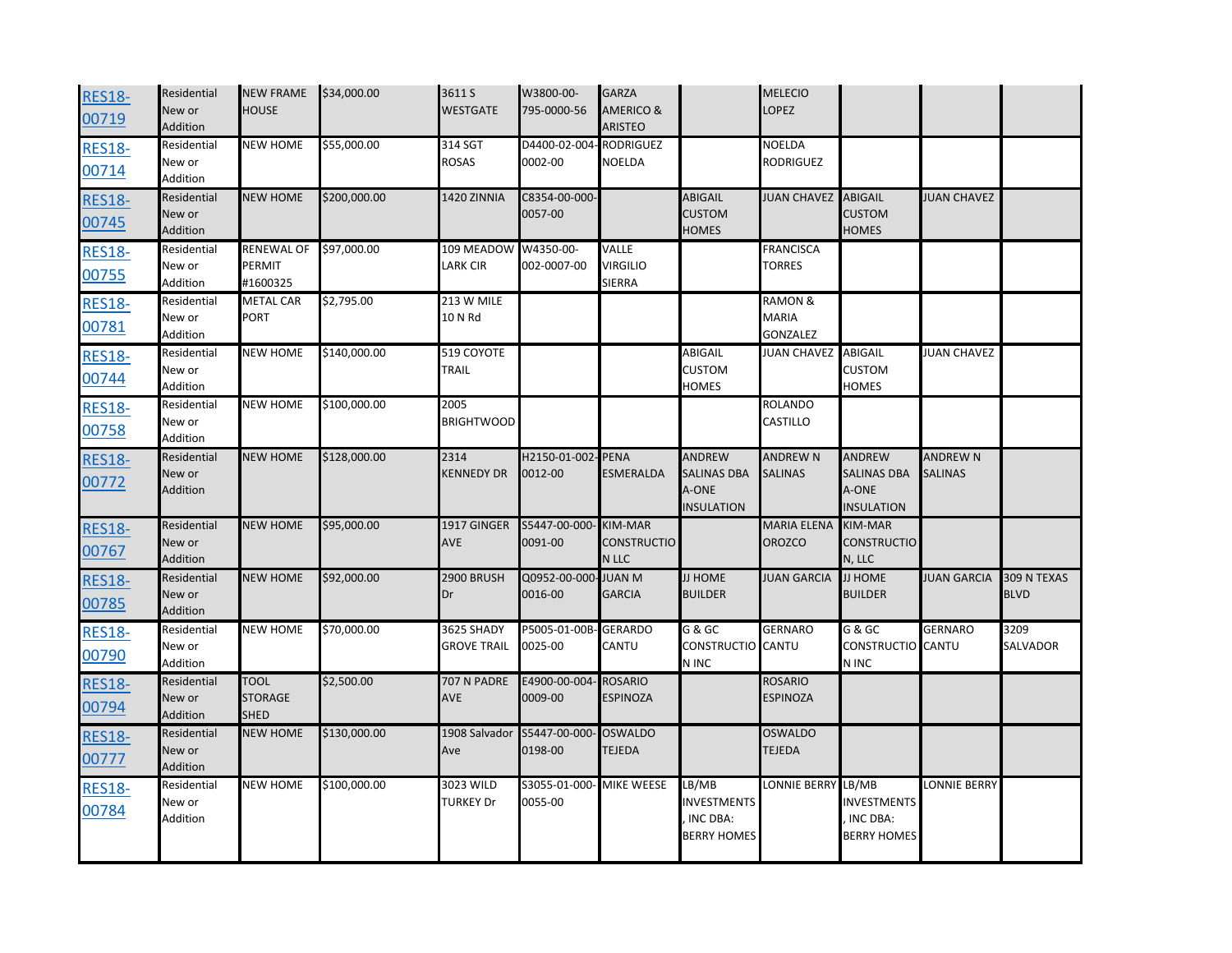| <b>RES18-</b><br>00783 | Residential<br>New or<br>Addition | <b>NEW HOME</b>                                                                      | \$105,000.00 | 800<br><b>WINDCREST</b><br>Dr    | W6570-00-<br>000-0027-00            | <b>J JESUS PONCE A&amp;B</b>                          | <b>COMPANY</b>                                 | <b>BLAS</b><br><b>OSORNIO</b>          | A&B<br><b>COMPANY</b>                                                  | <b>BLAS</b><br><b>OSORNIO</b>          |                            |
|------------------------|-----------------------------------|--------------------------------------------------------------------------------------|--------------|----------------------------------|-------------------------------------|-------------------------------------------------------|------------------------------------------------|----------------------------------------|------------------------------------------------------------------------|----------------------------------------|----------------------------|
| <b>RES18-</b><br>00801 | Residential<br>New or<br>Addition | <b>NEW HOME</b>                                                                      | \$80,000.00  | 1920<br>BRIGHTWOOD 0157-00       | S5447-00-000                        | <b>NOE</b><br><b>RODRIGUEZ</b>                        | LA HERMOSA<br><b>HOMES</b>                     | <b>NOE</b><br><b>RODRIGUEZ</b>         | LA HERMOSA<br>HOMES                                                    | <b>NOE</b><br>RODRIGUEZ                |                            |
| <b>RES18-</b><br>00832 | Residential<br>New or<br>Addition | <b>RENEWAL OF</b><br><b>PERMIT</b><br>#1600504                                       | \$2,000.00   | 3621<br>SAWGRASS St              |                                     |                                                       |                                                | MARK &<br>SAMANTHA<br>LEOS             |                                                                        |                                        |                            |
| <b>RES18-</b><br>00796 | Residential<br>New or<br>Addition | <b>NEW HOME</b>                                                                      | \$110,000.00 | 2106 E 9TH ST J5370-03-000       | 0018-00                             | <b>DICKSON</b><br><b>DAISY F</b><br><b>GONZALEZ</b>   | <b>FALARS</b><br><b>CONSTRUCTIO</b><br>N       | <b>ANNA LILA</b><br><b>PENA</b>        | <b>FALARS</b><br><b>CONSTRUCTIO</b>                                    | <b>ANNA LILA</b><br><b>PENA</b>        |                            |
| <b>RES18-</b><br>00839 | Residential<br>New or<br>Addition | <b>RENEWAL OF</b><br><b>PERMIT</b><br>#1600341                                       | \$2,500.00   | 308<br>VALENTINO ST 0005-00      | G5600-00-015                        | OLIVA<br><b>GILBERTO</b>                              |                                                | <b>ALYNAD</b><br><b>HERRERA</b>        |                                                                        |                                        |                            |
| <b>RES18-</b><br>00583 | Residential<br>New or<br>Addition | <b>NEW HOME</b>                                                                      | \$40,000.00  | 507 SAN<br><b>BENITO ST</b>      | L2200-01-002-<br>0011-00            | <b>CERVANTES</b><br><b>RITA A</b>                     |                                                | <b>RITA</b><br>CERVANTES               |                                                                        |                                        |                            |
| <b>RES18-</b><br>00825 | Residential<br>New or<br>Addition | <b>RENEWAL OF</b><br>PERMIT<br>#1600378<br><b>NEW HOME</b>                           | \$80,000.00  | <b>AVE</b>                       | 3017 PANAMA B2160-00-005<br>0012-00 | <b>LONGORIA</b><br>SONIA M &<br>ALEJANDRO JR          |                                                | <b>JOSE LIMAS</b>                      |                                                                        |                                        |                            |
| <b>RES18-</b><br>00757 | Residential<br>New or<br>Addition | <b>NEW HOME</b>                                                                      | \$100,000.00 | 2520N<br><b>BRIDGE Ave</b>       |                                     |                                                       |                                                | <b>MARIA</b><br>CARMEN<br><b>REYES</b> | CASAS DE<br><b>REYES</b>                                               | <b>MARIA</b><br>CARMEN<br><b>REYES</b> |                            |
| <b>RES18-</b><br>00849 | Residential<br>New or<br>Addition | <b>NEW HOME</b>                                                                      | \$83,000.00  | 2200 GINGER                      | S5447-00-000-<br>0070-00            | <b>AMIGO PARK</b><br><b>INC</b>                       | <b>JJ HOME</b><br><b>BUILDER</b>               | <b>JUAN GARCIA</b>                     | JJ HOME<br><b>BUILDER</b>                                              | <b>JUAN GARCIA</b>                     | 309 N TEXAS<br><b>BLVD</b> |
| <b>RES18-</b><br>00850 | Residential<br>New or<br>Addition | <b>NEW HOME</b>                                                                      | \$83,000.00  | 2001 GINGER                      | S5447-00-000<br>0093-00             | <b>AMIGO PARK</b><br><b>INC</b>                       | <b>JJ HOME</b><br><b>BUILDER</b>               | <b>JUAN GARCIA</b>                     | <b>JJ HOME</b><br><b>BUILDER</b>                                       | <b>JUAN GARCIA</b>                     | 309 N TEXAS<br><b>BLVD</b> |
| <b>RES18-</b><br>00759 | Residential<br>Plumbing           | <b>NEW HOME</b>                                                                      | \$0.00       | 2212 LUPITA<br>St                | S5447-00-000<br>0022-00             | <b>CEBALLOS</b><br><b>MINERVAL</b>                    | <b>BLACKJACK</b><br><b>PLUMBING</b>            | <b>JAIME REYNA</b>                     | <b>BLACKJACK</b><br>PLUMBING                                           | <b>JAIME REYNA</b>                     |                            |
| <b>RES18-</b><br>00765 | Residential<br>Plumbing           | <b>NEW HOME</b>                                                                      | \$0.00       | 3607 SHADY<br><b>GROVE TRAIL</b> | P5005-01-00B-RGLO<br>0022-00        | <b>PROPERTIES</b><br>LP                               | <b>CESAR</b><br>VILLAREAL INC VILLARREAL       | <b>CESAR</b>                           | <b>CESAR</b><br><b>VILLAREAL INC</b>                                   | <b>CESAR</b><br><b>VILLARREAL</b>      | 514 PAULA                  |
| <b>RES18-</b><br>00773 | Residential<br>Plumbing           | <b>MIS AMIGOS</b><br>DE WESLACO<br><b>ADULT</b><br><b>DAYCARE GAS</b><br><b>TEST</b> | \$0.00       | 709 ANGELITA<br>Dr               | P9275-00-000<br>0023-01             | <b>REYNA FAMILY MIKE'S</b><br>LAND DEV LTD PLUMBING & | <b>ELECTRICAL &amp;</b><br>$A/C -$<br>PLUMBING | <b>RAMIRO</b><br><b>HERNANDEZ</b>      | MIKE'S<br>PLUMBING &<br><b>ELECTRICAL &amp;</b><br>$A/C -$<br>PLUMBING | RAMIRO<br><b>HERNANDEZ</b>             | 3104N<br><b>JACKSON RD</b> |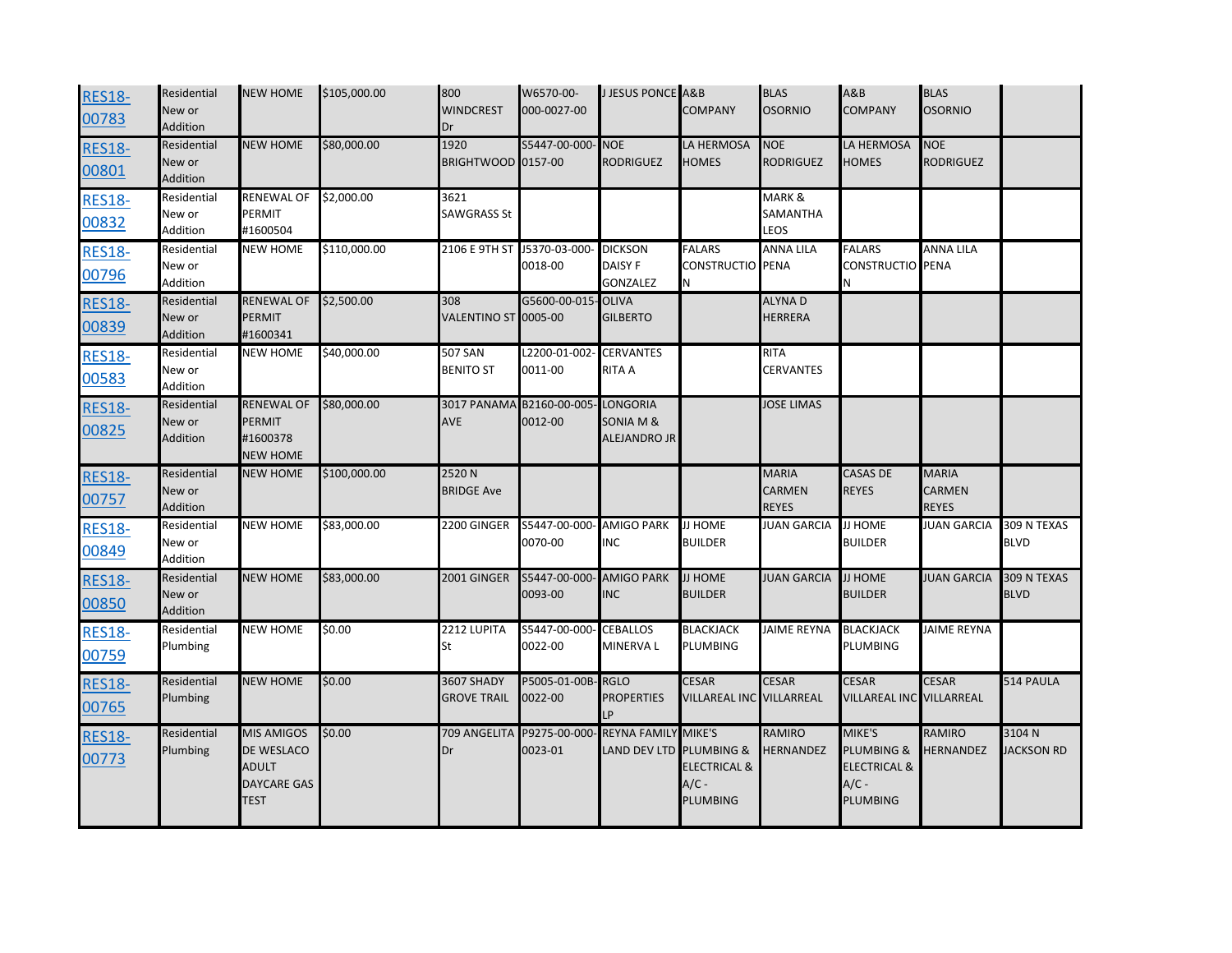| <b>RES18-</b><br>00771 | Residential<br>Plumbing | <b>NEW HOME</b>                  | \$0.00 | 1107<br><b>AMETHYST Dr</b>              | C8220-03-000- CHELEN LTD<br>0148-00 |                                      | <b>CESAR</b><br>VILLAREAL INC VILLARREAL     | <b>CESAR</b>                     | <b>CESAR</b><br>VILLAREAL INC VILLARREAL     | <b>CESAR</b>                     | 514 PAULA                                |
|------------------------|-------------------------|----------------------------------|--------|-----------------------------------------|-------------------------------------|--------------------------------------|----------------------------------------------|----------------------------------|----------------------------------------------|----------------------------------|------------------------------------------|
| <b>RES18-</b><br>00770 | Residential<br>Plumbing | PLUMBING<br><b>PERMIT</b>        | \$0.00 | 3516<br><b>MAGNOLIA</b><br><b>POINT</b> | P5005-01-00D-<br>0022-00            |                                      | <b>CESAR</b><br>VILLAREAL INC VILLARREAL     | <b>CESAR</b>                     | <b>CESAR</b><br>VILLAREAL INC VILLARREAL     | <b>CESAR</b>                     | 514 PAULA                                |
| <b>RES18-</b><br>00778 | Residential<br>Plumbing | PLUMBING<br>PERMIT               | \$0.00 | 1604 PECAN<br><b>ORCHARD</b>            | P5005-02-00A<br>0007-00             | <b>ROXANNA</b><br>CASTANEDA          | <b>CDH</b><br>PLUMBING CO HERNANDEZ          | JOSE LUIS                        | CDH<br>PLUMBING CO HERNANDEZ                 | <b>JOSE LUIS</b>                 |                                          |
| <b>RES18-</b><br>00786 | Residential<br>Plumbing | <b>PLUMBING</b><br><b>PERMIT</b> | \$0.00 | <b>3913 SANTO</b><br><b>CIELO</b>       | T5438-01-02A<br>0032-00             | <b>SYLVIAF</b><br><b>GONZALES</b>    | <b>BLACKJACK</b><br>PLUMBING                 | <b>JAIME REYNA</b>               | <b>BLACKJACK</b><br><b>PLUMBING</b>          | <b>JAIME REYNA</b>               |                                          |
| <b>RES18-</b><br>00788 | Residential<br>Plumbing | PLUMBING<br>PERMIT               | \$0.00 | 3611 S<br><b>WESTGATE</b>               | W3800-00-<br>795-0000-56            | <b>GARZA</b><br>AMERICO &<br>ARISTEO | <b>CONTINENTAI</b><br>PLUMBING               | <b>GASPER</b><br>TREVINO JR      | CONTINENTAL<br>PLUMBING                      | <b>GASPER</b><br>TREVINO JR      | 109 RED ANTS<br><b>DR</b>                |
| <b>RES18-</b><br>00793 | Residential<br>Plumbing | <b>NEW HOME</b>                  | \$0.00 | 1420 ZINNIA                             | C8354-00-000-<br>0057-00            |                                      |                                              | <b>RENE ROCHA</b>                | <b>R&amp;R</b><br><b>PLUMBING</b>            | <b>RENE ROCHA</b>                |                                          |
| <b>RES18-</b><br>00797 | Residential<br>Plumbing | <b>PLUMBING</b><br><b>PERMIT</b> | \$0.00 | 519 COYOTE<br><b>TRAIL</b>              |                                     |                                      | <b>R&amp;R</b><br>PLUMBING                   | <b>RENE ROCHA</b>                | <b>R&amp;R</b><br><b>PLUMBING</b>            | <b>RENE ROCHA</b>                | 6501B<br><b>MINNESOTA</b><br><b>RD</b>   |
| <b>RES18-</b><br>00798 | Residential<br>Plumbing | <b>PLUMBING</b><br><b>PERMIT</b> | \$0.00 | 1900 JACKSON 0<br>St                    |                                     |                                      | <b>CDH</b><br>PLUMBING CO HERNANDEZ          | <b>JOSE LUIS</b>                 | <b>CDH</b><br>PLUMBING CO HERNANDEZ          | <b>JOSE LUIS</b>                 |                                          |
| <b>RES18-</b><br>00799 | Residential<br>Plumbing | <b>PLUMBING</b><br><b>PERMIT</b> | \$0.00 | 1904 JACKSON 0<br>St                    |                                     |                                      | <b>CDH</b><br>PLUMBING CO HERNANDEZ          | <b>JOSE LUIS</b>                 | <b>CDH</b><br>PLUMBING CO HERNANDEZ          | <b>JOSE LUIS</b>                 |                                          |
| <b>RES18-</b><br>00802 | Residential<br>Plumbing | <b>NEW HOME</b>                  | \$0.00 | 2314<br><b>KENNEDY DR</b>               | H2150-01-002<br>0012-00             | <b>PENA</b><br>ESMERALDA             | <b>ROEL RAMIREZ</b><br>PLUMBING              | <b>ROEL RAMIREZ</b>              | <b>ROEL RAMIREZ</b><br>PLUMBING              | <b>ROEL RAMIREZ</b>              | 2402 LA<br><b>PALOMA</b><br><b>DRIVE</b> |
| <b>RES18-</b><br>00804 | Residential<br>Plumbing | <b>NEW HOME</b>                  | \$0.00 | 2005<br><b>BRIGHTWOOD</b>               |                                     |                                      | <b>CESAR</b><br>VILLAREAL INC VILLARREAL     | CESAR                            | CESAR<br>VILLAREAL INC VILLARREAL            | CESAR                            | 514 PAULA                                |
| <b>RES18-</b><br>00803 | Residential<br>Plumbing | PLUMBING<br><b>PERMIT</b>        | \$0.00 | 3711 RICO                               | P4401-00-000- AURELIO<br>0094-00    | RAMIRZ JR                            | VALDEZ<br>PLUMBING                           | ANIBAL<br>VALDEZ                 | VALDEZ<br><b>PLUMBING</b>                    | ANIBAL<br>VALDEZ                 |                                          |
| <b>RES18-</b><br>00807 | Residential<br>Plumbing | <b>NEW HOME</b>                  | \$0.00 | 2010 LAS<br><b>CRUCES Ave</b>           | L3394-00-002-<br>0020-00            | MARIA N.<br><b>GONZALES</b>          | <b>BLACKJACK</b><br><b>PLUMBING</b>          | <b>JAIME REYNA</b>               | <b>BLACKJACK</b><br><b>PLUMBING</b>          | <b>JAIME REYNA</b>               |                                          |
| <b>RES18-</b><br>00808 | Residential<br>Plumbing | PLUMBING<br><b>PERMIT</b>        | \$0.00 | 112 PAISANO<br>LN                       | C5350-01-001<br>0005-01             | LONGORIA<br>LUCIANO                  | <b>BALDEMAR</b><br><b>FLORES</b><br>PLUMBING | <b>BALDEMAR</b><br><b>FLORES</b> | <b>BALDEMAR</b><br><b>FLORES</b><br>PLUMBING | <b>BALDEMAR</b><br><b>FLORES</b> |                                          |
| <b>RES18-</b><br>00814 | Residential<br>Plumbing | <b>PLUMBING</b>                  | \$0.00 | 2900 BRUSH<br>Dr                        | Q0952-00-000<br>0016-00             | <b>N NAUL</b><br><b>GARCIA</b>       | <b>JM PLUMBING JUAN GARCIA</b>               |                                  | <b>JM PLUMBING JUAN GARCIA</b>               |                                  |                                          |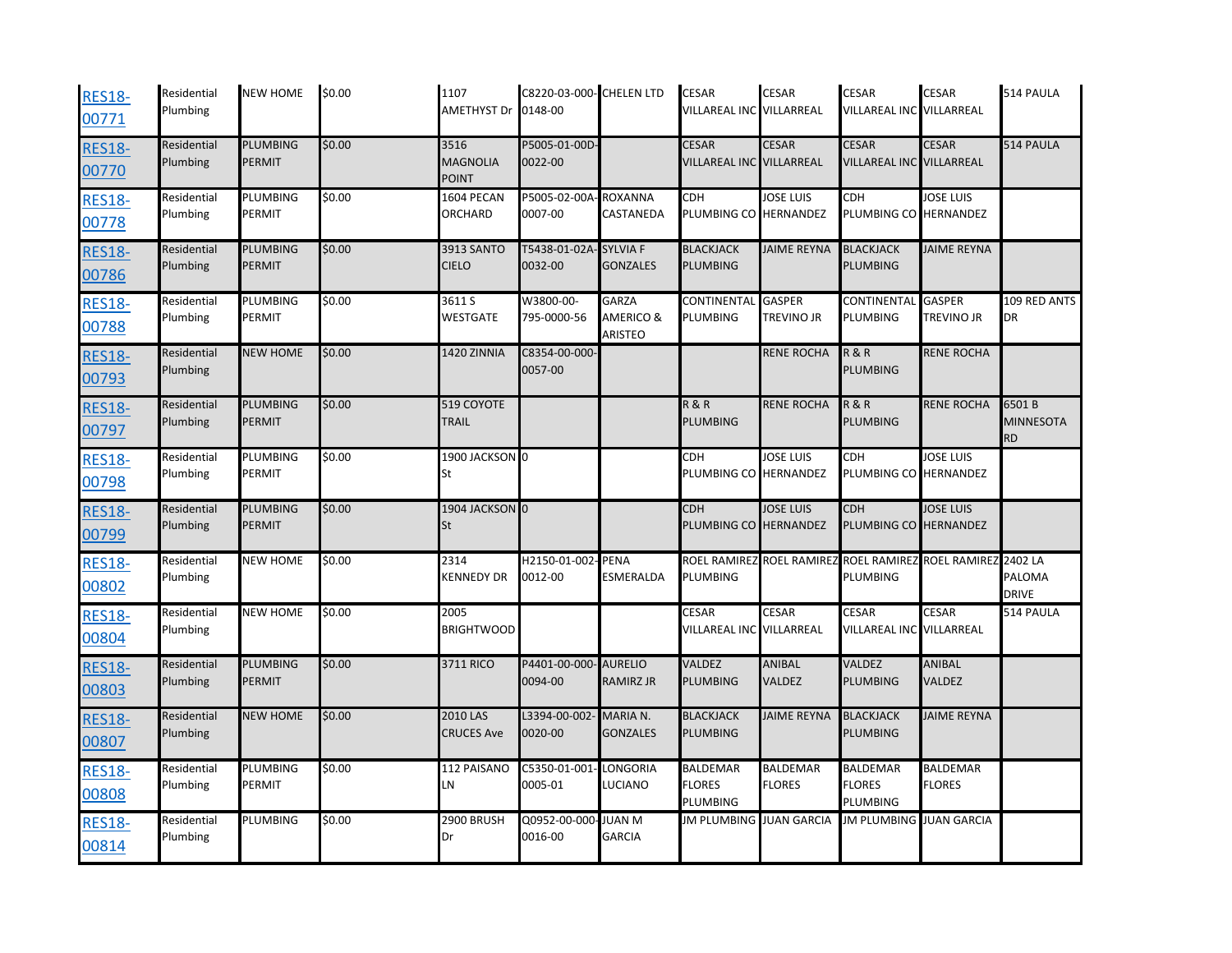| <b>RES18-</b><br>00815 | Residential<br>Plumbing         | <b>PLUMBING</b><br><b>PERMIT</b>                     | \$0.00     | 3625 SHADY<br><b>GROVE TRAIL</b> | P5005-01-00B-GERARDO<br>0025-00 | CANTU                                         | <b>CESAR</b><br><b>VILLAREAL INC VILLARREAL</b> | <b>CESAR</b>                             | <b>CESAR</b><br>VILLAREAL INC VILLARREAL    | <b>CESAR</b>                             | 514 PAULA                 |
|------------------------|---------------------------------|------------------------------------------------------|------------|----------------------------------|---------------------------------|-----------------------------------------------|-------------------------------------------------|------------------------------------------|---------------------------------------------|------------------------------------------|---------------------------|
| <b>RES18-</b><br>00816 | Residential<br>Plumbing         | PLUMBING<br>PERMIT (GAS)                             | \$0.00     | 3527 OAK<br>PRESERVE             |                                 |                                               |                                                 | <b>DIANA</b><br><b>CHAREZ</b>            |                                             |                                          |                           |
| <b>RES18-</b><br>00820 | Residential<br>Plumbing         | <b>NEW HOME-</b><br><b>PLUMBING</b>                  | \$0.00     | 2016 GINGER                      | S5447-00-000-<br>0076-00        |                                               |                                                 | RODOLFO <sub>Z</sub><br><b>RODRIGUEZ</b> | <b>RUDY'S</b><br><b>PLUMBING</b>            | RODOLFO <sub>Z</sub><br><b>RODRIGUEZ</b> |                           |
| <b>RES18-</b><br>00821 | Residential<br>Plumbing         | PLUMBING                                             | \$0.00     | 2303 E 10TH<br>St                |                                 | AGUSTIN<br>MENDEZ                             |                                                 | <b>REFUGIO</b><br><b>JIMENEZ</b>         | J P SERVICES                                | <b>REFUGIO</b><br><b>JIMENEZ</b>         | PO BOX 395                |
| <b>RES18-</b><br>00834 | Residential<br>Plumbing         | <b>NEW HOME</b>                                      | \$0.00     | $1917$ GINGER<br><b>AVE</b>      | S5447-00-000<br>0091-00         | <b>KIM-MAR</b><br><b>CONSTRUCTIO</b><br>N LLC |                                                 | <b>JUAN GARCIA</b>                       | <b>JM PLUMBING JUAN GARCIA</b>              |                                          |                           |
| <b>RES18-</b><br>00842 | Residential<br>Plumbing         | PLUMBING<br>PERMIT                                   | \$0.00     | 1920<br>BRIGHTWOOD 0157-00       | S5447-00-000                    | <b>NOE</b><br><b>RODRIGUEZ</b>                | VALDEZ<br>PLUMBING                              | ANIBAL<br>VALDEZ                         | VALDEZ<br><b>PLUMBING</b>                   | <b>ANIBAL</b><br>VALDEZ                  |                           |
| <b>RES18-</b><br>00840 | Residential<br>Plumbing         | <b>SWIMMING</b><br><b>POOL</b>                       | \$0.00     | 1600 CEDAR<br><b>COVE</b>        | P5005-02-00A<br>0015-00         | <b>REYNALDO</b><br><b>SOLIS</b>               | <b>GUNITE</b><br><b>POOLS</b><br>(PLUMBING)     | <b>JUVENTINO P</b><br><b>GARCIA</b>      | <b>GUNITE</b><br><b>POOLS</b><br>(PLUMBING) | <b>JUVENTINO P</b><br><b>GARCIA</b>      |                           |
| <b>RES18-</b><br>00837 | Residential<br>Plumbing         | <b>RENEWAL OF</b><br>PERMIT<br>#1600504              | \$0.00     | 3621<br>SAWGRASS St              |                                 |                                               |                                                 | <b>DOMICINDO</b><br><b>GAONA CASAS</b>   | DC PLUMBING DOMICINDO                       | <b>GAONA CASAS</b> DR                    | 917 W REGAL               |
| <b>RES18-</b><br>00858 | Residential<br>Plumbing         | <b>NEW HOME</b>                                      | \$0.00     | 3023 WILD<br><b>TURKEY Dr</b>    | S3055-01-000<br>0055-00         | <b>MIKE WEESE</b>                             | <b>CESAR</b><br>VILLAREAL INC VILLARREAL        | <b>CESAR</b>                             | <b>CESAR</b><br>VILLAREAL INC VILLARREAL    | <b>CESAR</b>                             | 514 PAULA                 |
| <b>RES18-</b><br>00868 | Residential<br>Plumbing         | <b>NEW HOME</b>                                      | \$0.00     | 1908 Salvador<br>Ave             | S5447-00-000<br>0198-00         | <b>OSWALDO</b><br><b>TEJEDA</b>               | <b>JM PLUMBING JUAN GARCIA</b>                  |                                          | <b>JM PLUMBING JUAN GARCIA</b>              |                                          |                           |
| <b>RES18-</b><br>00871 | Residential<br>Plumbing         | <b>NEW HOME</b>                                      | \$0.00     | 2001 GINGER                      | S5447-00-000<br>0093-00         | <b>AMIGO PARK</b><br><b>INC</b>               |                                                 | <b>JUAN GARCIA</b>                       | JM PLUMBING JUAN GARCIA                     |                                          |                           |
| <b>RES18-</b><br>00764 | Residential Re-RE-ROOF<br>Roof  |                                                      | \$1,500.00 | 3820W<br>MANZANILLO              |                                 | <b>ALFONSO</b><br>VELANZULA                   | <b>BUILDERS</b><br><b>EDGE</b>                  | <b>ANDRES</b><br><b>BEJARANO</b>         | <b>BUILDERS</b><br><b>EDGE</b>              | <b>ANDRES</b><br><b>BEJARANO</b>         | 4500 TOUCAN<br><b>AVE</b> |
| <b>RES18-</b><br>00768 | Residential Re-RE-ROOF<br>Roof  |                                                      | \$2,800.00 | 107 S LIBERTY                    | W2300-00-<br>005-0016-00        | <b>TREVINO</b><br>CONSUELO                    |                                                 | JULIO<br>ESPINOZA                        |                                             |                                          |                           |
| <b>RES18-</b><br>00809 | Residential Re-NEW ROOF<br>Roof | <b>SHAPE FOR</b><br>PATIO AND<br>REPLACE<br>SHINGLES | \$4,000.00 | 813 E PLAZA<br>ST                | R3850-00-003<br>0018-00         | <b>RODRIGUEZ</b><br><b>NICOLAS</b>            |                                                 | NICOLAS<br>RODRIGUEZ                     |                                             |                                          |                           |